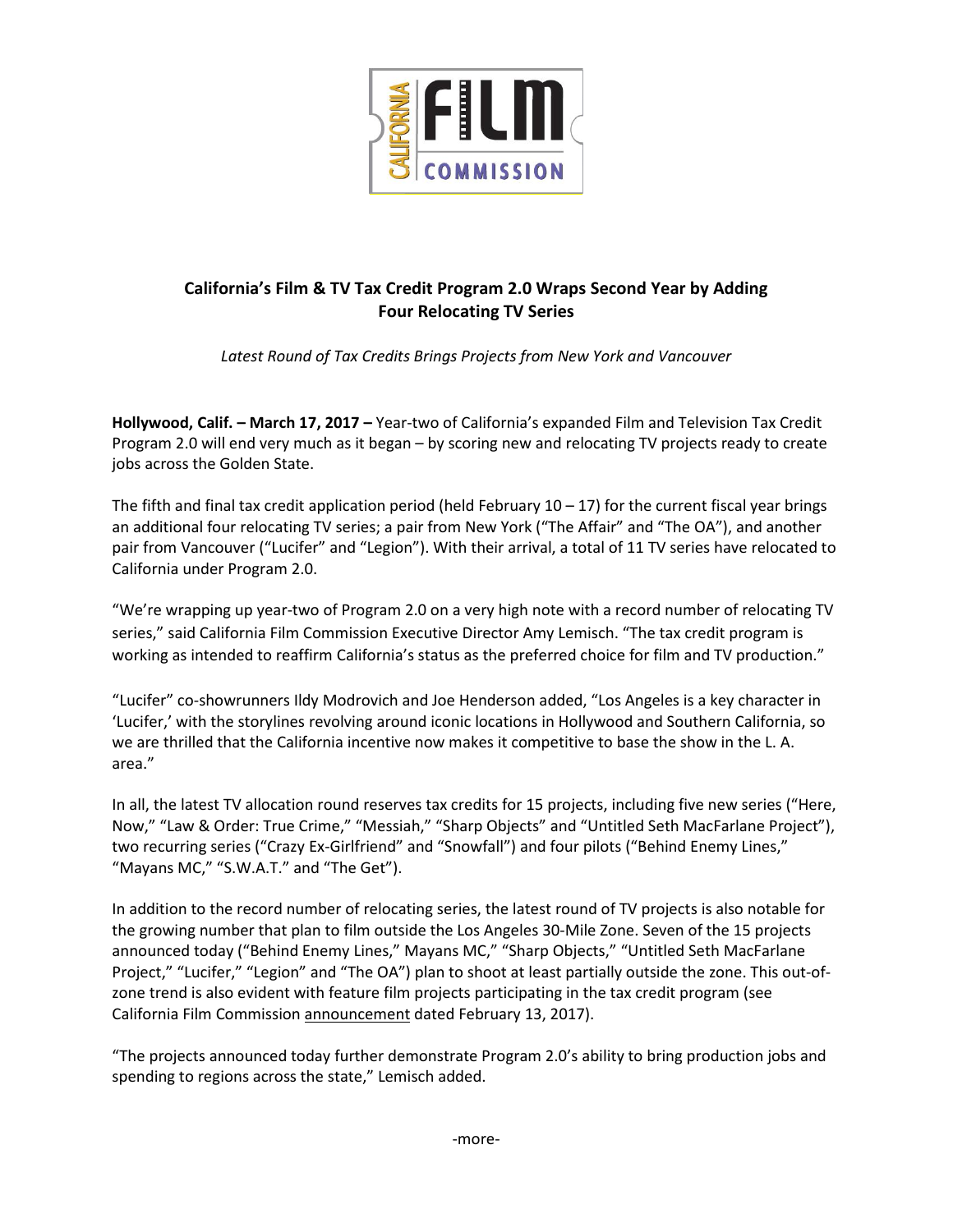A total of 25 projects applied for the latest \$99.2 million in tax credit allocation. Based on data provided with each application, the 15 projects announced today will generate an estimated \$620 million in direct in-state spending, including \$235 million in wages to more than 4,400 crew and cast members.

The complete list of conditionally approved TV projects for the latest allocation round is attached. Note the list is subject to change, as applicants may withdraw from the program and their tax credits reassigned to those currently on the wait list.

The next application period for California's Film & Television Tax Credit Program 2.0 is May 22-29 for television projects.

### **How Projects are Selected and Awarded Tax Credits Under Program 2.0**

Projects approved for California tax credits are selected based on their jobs ratio score, which ranks each project by wages to below-the-line workers, qualified spending for vendors, equipment, etc., and other criteria. The top 200% ranked projects in each round (i.e., those that would qualify if double the amount of funding was available for the current allocation round) are evaluated, and those with the highest-ranked jobs ratios receive tax credits. Those not selected are placed on the waiting list. The program allocates funding in "buckets" for different production categories, including non-independent feature films, independent films, TV projects and relocating TV series. This enables applicants to compete for credits directly against comparable projects. As has been the case since the state launched its first-generation tax credit program in 2009, the California Film Commission awards tax credits only after each selected project: 1) completes post-production, 2) verifies that in-state jobs were created, and 3) provides all required documentation, including audited cost reports.

#### **About California's Film and Television Tax Credit Program 2.0**

On September 18, 2014, Governor Brown signed bipartisan legislation to more than triple the size of California's film and television production incentive, from \$100 million to \$330 million annually. Aimed at retaining and attracting production jobs and economic activity across the state, the California Film and TV Tax Credit Program 2.0 also extends eligibility to include a range of project types (big-budget feature films, TV pilots and 1-hr TV series for any distribution outlet) that were excluded from the state's first-generation tax credit program. Other key changes include replacing the prior lottery system with a "jobs ratio" ranking system that selects projects based on wages paid to below-the-line workers, qualified spending (for vendors, equipment, etc.) and other criteria. Program 2.0 also offers an additional five percent tax credit for non-independent projects that shoot outside the Los Angeles 30 mile zone or have qualified expenditures for visual effects or music scoring/track recording. More information about California's Film and Television Tax Credit Program 2.0, including application procedures, eligibility and guidelines, is available at [http://www.film.ca.gov/tax-credit/.](http://www.film.ca.gov/tax-credit/)

#### **About the California Film Commission**

The California Film Commission enhances California's status as the leader in motion picture, television and commercial production. It supports productions of all sizes and budgets, and focuses on activities that stimulate and preserve production jobs, spending and tax revenues in California. Services include administration of the state's Film & Television Tax Credit Program, permits for filming at state-owned facilities, an extensive digital location library, location assistance and a range of other productionrelated resources and assistance. More information is available at [http://www.film.ca.gov.](http://www.film.ca.gov/)

# # #

Contact: Erik Deutsch, ExcelPR Group (for the California Film Commission) (323) 851-2455 direct / (310) 597-9245 cell / erikd@excelpr.com